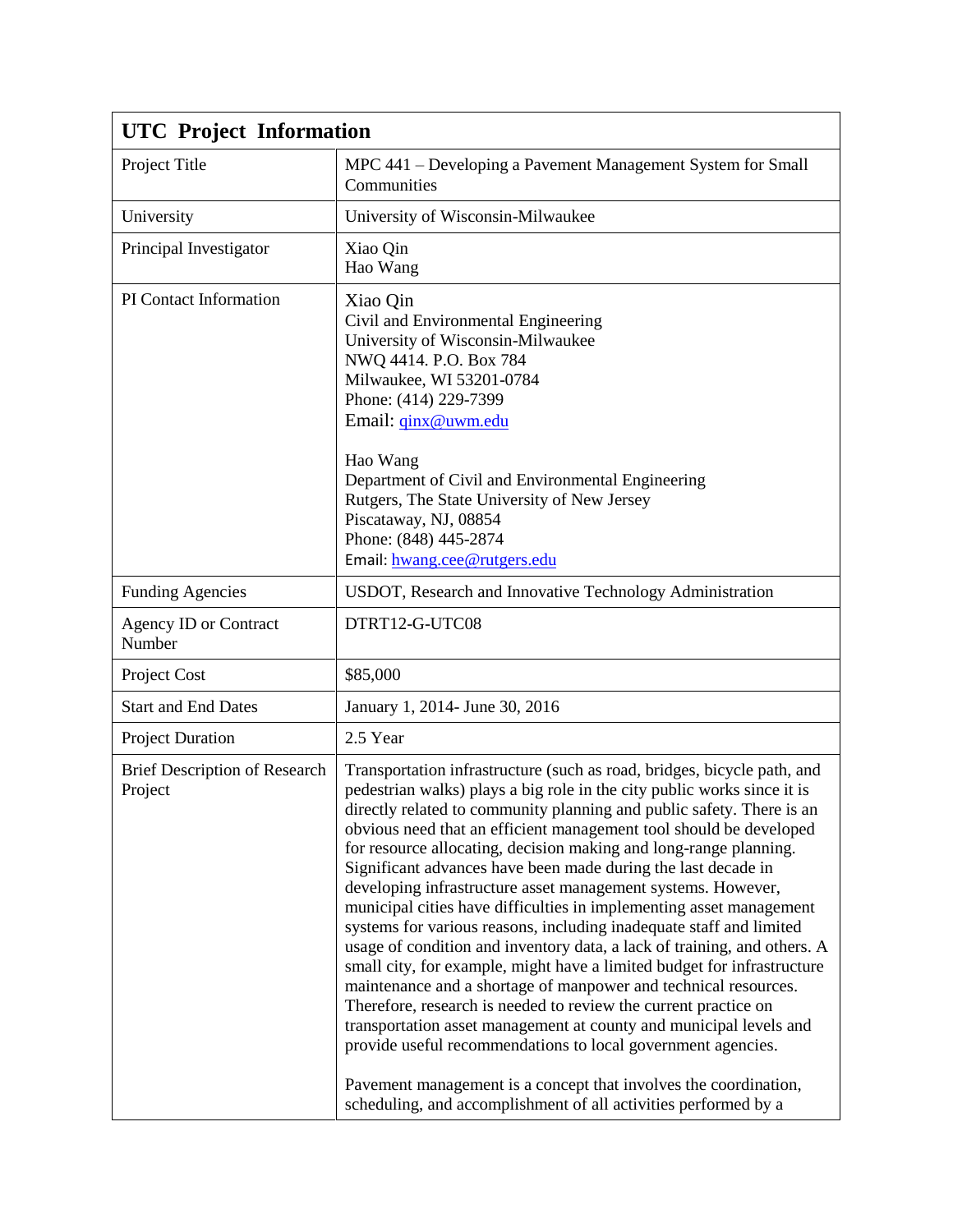|                                                                             | highway agency in the process of providing adequate pavements for<br>the public. The system approach to pavement management is a<br>rational, highly structured process that attempts to achieve the best<br>value possible for the public funds expended to provide pavements. Of<br>course, management decisions are made each day in the course of<br>normal operations of highway agencies. The purpose of a pavement<br>management system (PMS) is to improve the efficiency of this<br>decision-making process, expand its scope, provide feedback<br>regarding the consequences of decisions and the results of activities,<br>and ensure the consistency of decisions made at different levels within<br>the same organization. |
|-----------------------------------------------------------------------------|-----------------------------------------------------------------------------------------------------------------------------------------------------------------------------------------------------------------------------------------------------------------------------------------------------------------------------------------------------------------------------------------------------------------------------------------------------------------------------------------------------------------------------------------------------------------------------------------------------------------------------------------------------------------------------------------------------------------------------------------|
|                                                                             | A major objective of a pavement management system (PMS) is to<br>assist highway engineers in making consistent and cost-effective<br>decisions related to maintenance and rehabilitation of pavement. The<br>effective pavement management system comprises four distinct but<br>interrelated components: database, pavement rating system, prediction<br>model, and ranking method for selection of annual maintenance and<br>rehabilitation (M&R) program                                                                                                                                                                                                                                                                             |
|                                                                             | Research Objectives:<br>The goal of this project is to provide the City of Madison with a<br>Pavement Management System that is capable to carry the following<br>specific objectives:<br>• Build a city-wide PMS database from historic data and field<br>survey                                                                                                                                                                                                                                                                                                                                                                                                                                                                       |
|                                                                             | Identify feasible pavement rehabilitation strategies for the City<br>roads<br>Recommend multi-year rehabilitation plans for different budget<br>scenarios                                                                                                                                                                                                                                                                                                                                                                                                                                                                                                                                                                               |
| Describe Implementation of<br>Research Outcomes (or why<br>not implemented) | Based on the road condition survey in 2014, nearly 60% of the current<br>pavement in Madison, SD, can be considered as good (PCI>70). The<br>most common pavement distress types for asphalt pavement are<br>longitudinal cracking, rutting, block cracking, and alligator cracking;                                                                                                                                                                                                                                                                                                                                                                                                                                                    |
| Place Any Photos Here                                                       | and linear cracking, large patch/utility cut for concrete pavement.<br>Analysis shows that pavement maintenance in Madison is<br>underfunded. Required funding for backlog elimination by the end of<br>2020 is about 2.90 million/year, which is far more than city's current<br>budget. The current budget cannot even maintain the same level of<br>pavement performance by 2020. Hence, additional funding is<br>recommended for pavement maintenance and repair. Within the<br>projected city budget for road repair, two plans were recommended<br>among a range of M&R plans for their better pavement performance<br>after optimizing major repair sequence and selecting appropriate<br>preventive M&R strategies.             |